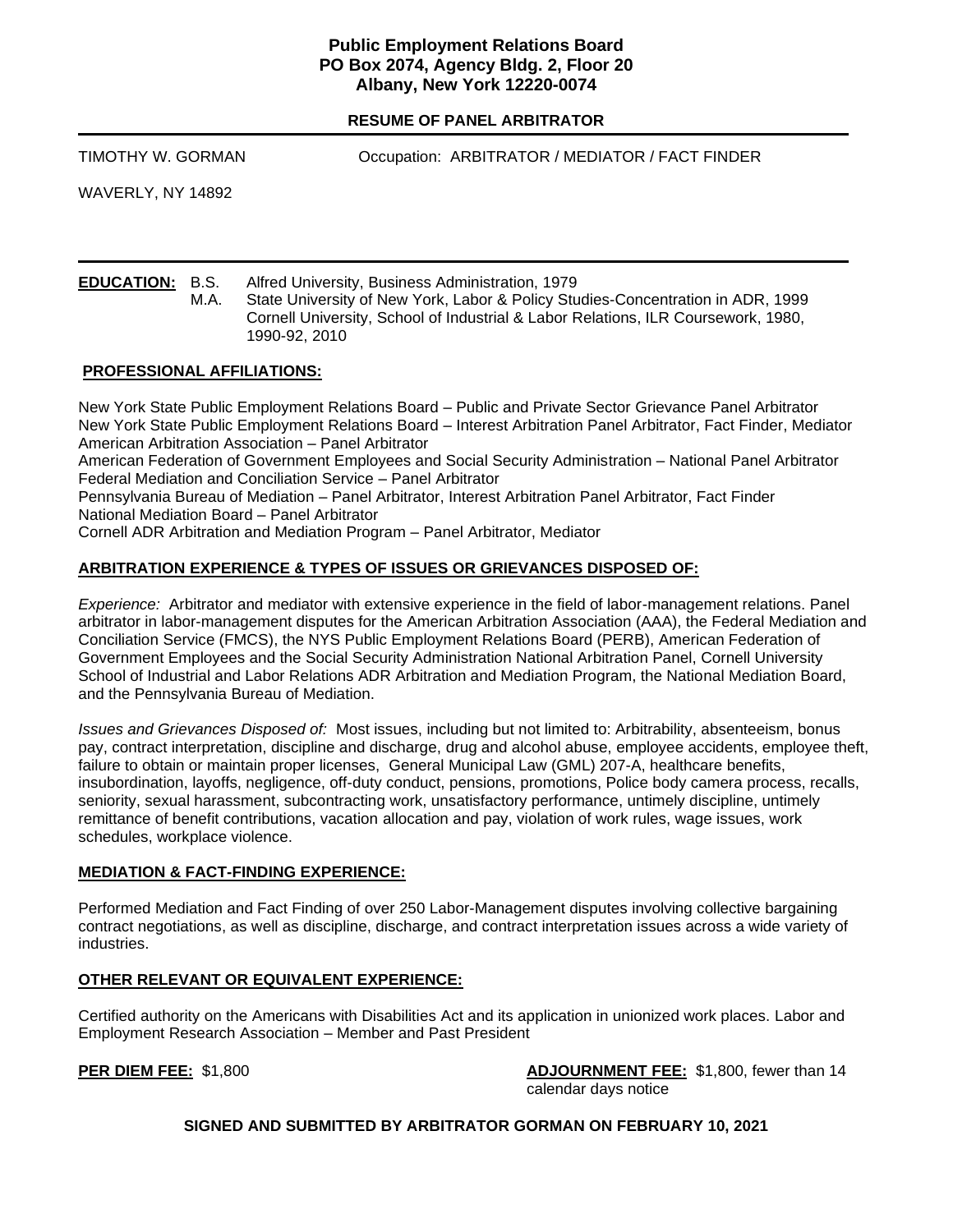### **Public Employment Relations Board PO Box 2074, Agency Bldg. 2, Floor 20 Albany, New York 12220-0074**

### **BILLING DISCLOSURE STATEMENT**

#### ARBITRATOR'S NAME: **TIMOTHY W. GORMAN**

The following is a description of my fees and expenses:

#### A) HEARING TIME.

- (1) My per diem is **\$1,800** for each day or any part thereof spent hearing a case.
- (2) If a hearing day exceeds \_**7**\_\_ hours, I charge:
	- \_\_\_\_a second full per diem \_\_**X**\_\_ a prorated per diem
	- \_ \_\_ no additional charge \_\_\_\_\_ other (describe)
- (3) Additional comments:

### B) STUDY TIME.

- (1) I charge **\$1,800** for each day spent in preparation of the opinion and award.
- (2) This charge \_**X\_** will \_\_ will not be prorated for partial days devoted to such preparation.
- (3) Additional comments:

### C) TRAVEL TIME AND EXPENSES.

(1) When travel time plus hearing time exceeds 10 hours in a calendar day:

 **\_** Not applicable (no additional charge)

- \_**X** I charge as follows (describe): **A PRORATED PER DIEM**
- (2) I charge for actual, travel-related expenses incurred in connection with the case \_ **X**\_YES \_\_\_\_ NO.

Where appropriate, a mileage charge for auto travel will be billed at:

- **X** Prevailing IRS rate \_\_\_\_\_\_\_\_\_\_\_\_\_\_\_\_ Other (describe):
- (3) When the scheduled hearing day(s) requires an overnight stay:
	- **X** There is no charge, other than for lodging and subsistence.
	- \_\_I charge as follows (describe):
- (4) Additional Comments: